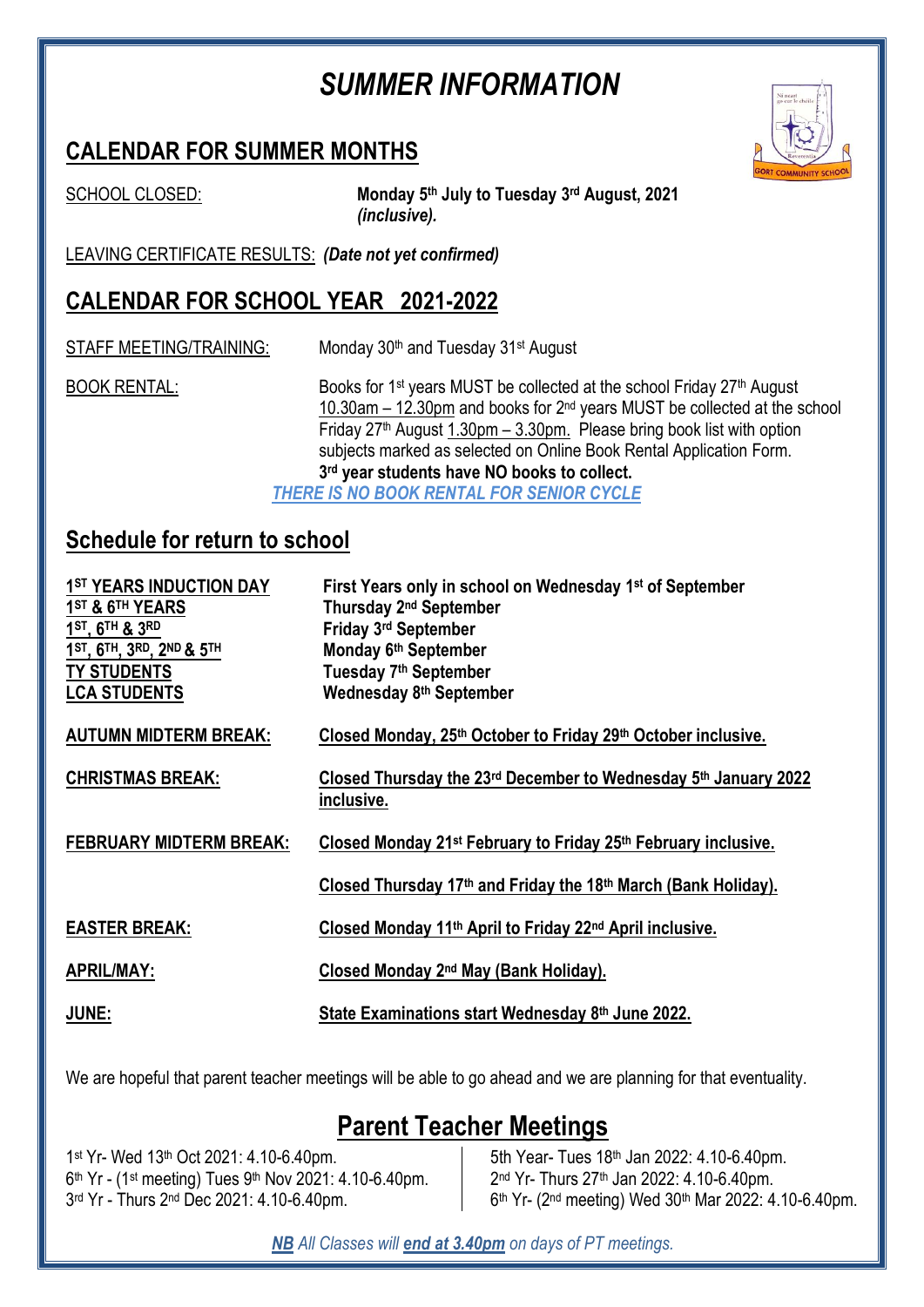# **Relevant Information for 2021-2022 School year**

We are following all guidelines in relation to COVID-19 for the reopening of our school in September 2021.

#### **Opening hours**

Monday to Thursday inclusive: Start at 9.00am Finish at 3.55pm Friday start at 9.00am and finish at 1.15pm. (Buses to leave at 1.25pm)

- **•** LOCKERS: 1<sup>st</sup> year locker fees are included in the cost of the Parental Contribution. All other year groups need to pay online a fee of €20. A payment request will be sent online. You must log into your EPP account to make payment. ( $2<sup>nd</sup>$  years 2021, will receive a free locker in 2021 as they paid towards lockers in first year and COVID prevented use of lockers).
- **SCHOOL JOURNAL:** The School Journal is a requirement for ALL students. It is an important communication mechanism between school and home. It has been newly updated to increase its usefulness for our students. (Cost **€10**) This is included in 1st year contribution.

#### **UNIFORM:**

o All students are obliged to wear their full school uniform and practise Covid-19 protocol as per HSE Guidelines

| <b>Boys</b>                                    | <b>Girls</b>                                            |
|------------------------------------------------|---------------------------------------------------------|
| Light Grey Shirt (2)                           | Light Grey Revere Blouse (2)                            |
| Junior Cycle: Royal Blue Round                 |                                                         |
| Necked Jumper with Crest                       | Junior Cycle: Royal Blue V Necked Jumper with Crest.    |
| Senior Cycle: Irish Blue Round                 | Senior Cycle: Irish Blue V Necked Jumper with Cres      |
| Necked Jumper with Crest                       |                                                         |
|                                                | Dark Grey & Blue Pinstripe Knee Length Pleated Skirt or |
| Dark Grey Terylene or Trevira Slacks           | Dark Grey & Blue Pinstripe Terylene or Trevira Girls    |
|                                                | <b>Slacks</b>                                           |
| Dark Grey or Black Socks                       | Dark Grey or Black Socks/Tights                         |
| Black, Brown or Navy shoes                     | Black, Brown or Navy shoes - Low Heels                  |
| <b>Black only for First &amp; Second years</b> | <b>Black only for First &amp; Second years</b>          |

- o All students must wear our proper school uniform at all times. Uniform items can only be purchased at the following outlet in Gort: Pat Smyth, Bridge Street, Gort.
- o **Please note that leggings are not regarded as appropriate school wear at any time in Gort Community School**.
- o School uniform footwear can **ONLY** be black shoes or black sport shoes. The footwear has to be **ALL black with no other colour or markings, the sole also has to be black.**
- $\circ$  An exemption can be made for PE day when students can wear their PE uniform, if they so wish. The uniform for PE is a black tracksuit with a white or black t-shirt only (Leggings are not acceptable). See the end of this letter for details.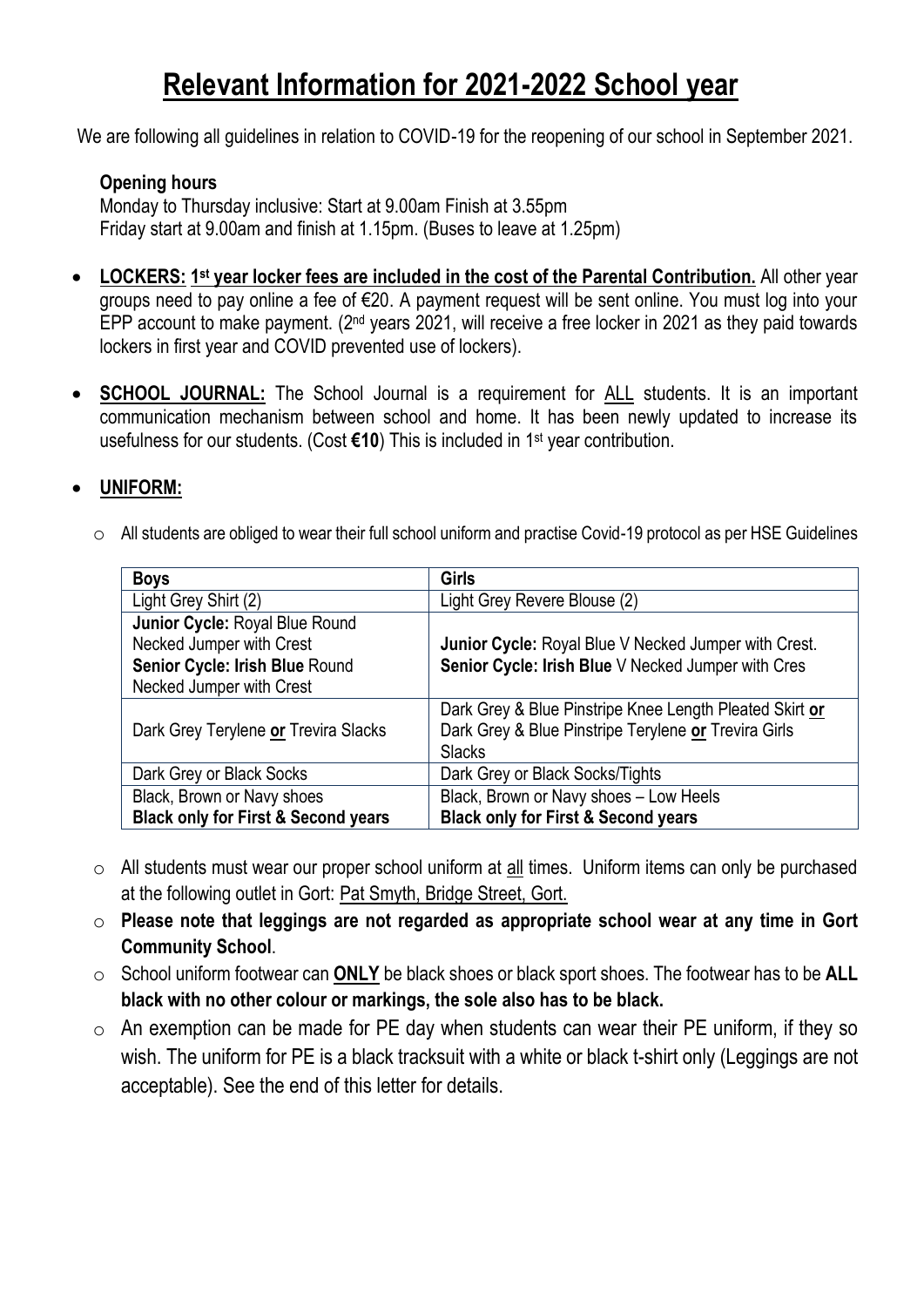#### **MOBILE PHONES:**

- o *Mobile phones must be switched off during the course of the school day. Senior students only, have permission to use their mobile phones at lunchtime. Junior Cycle students may not access their mobile phones at any time during the school day.*
- o *To protect the privacy of all members of the school, the use of phone cameras/videos/voice recorders is strictly prohibited on the school premises/grounds at all times.*

#### *Sanctions*

- o *Phones will be confiscated if switched on other than at the agreed lunchtime period for Senior Students only. They will be retained by the Principal for two weeks and returned only to a Parent/Guardian.*
- o *The use of a phone camera/video/voice recorder will result in confiscation for the duration of the school year. This will be treated as serious misbehaviour.*
- **PARENTS, STUDENTS AND CARS:** Traffic is becoming an issue with increased student numbers, additional buses due to COVID and limited parking facilities.

If parents are dropping off children to school, **please do not drop them off in the staff car park.** The safest place is in front of the Community Centre. Please move in a clockwise direction making sure to give way to pedestrians and staff cars. I would ask parents not to park their cars in the bus bay area and if you are collecting in the evening, do try to be in before 3.45pm. The speed limit on school grounds is 5 km/ph. 1<sup>st</sup> year students arriving to school before 8.45am must wait in the Community Centre where supervision is available from 8.30am.

**STUDENT PARKING:** This is limited to 6<sup>th</sup> year students on an interim basis.

The Department of Education do not provide for Student parking. The demand on parking has surpassed our capacity to cater for staff and visitor parking. I am making an exception for limited student parking for this year. Students driving to school must submit the relevant school form to me. **Students driving to school in 2021-2022 are only permitted to park in the Astro pitch parking area.** We are in consultation with the Department to increase the parking spaces and hope to have this resolved in the near future.

- **GOOD MANNERS AND GENERAL COURTESY:** There should be mutual respect for all staff and students in our school. Students are taught by their parents to be respectful to staff but sometimes a minority forget this at school.
- **EXTRA CURRICULAR ACTIVITIES:** The school is proud of its achievements and the successes of all our students. All students are actively encouraged to get involved in school activities. Junior students who have timetabled Physical Education should participate at all times in that class. For senior students it is optional but Physical Education activities are again encouraged.
- **PUNCTUALITY TO SCHOOL AND TO CLASS:** Students who are late for school without a note from parents/guardians, will get a tick in the disciplinary file. Three ticks in the disciplinary file will result in Friday detention.
- **SCHOOL ATTENDANCE:** If students are feeling unwell they should remain at home. If a student misses a school day, please write a note at the back of the Student Journal under the section *Student Absence Record*. These notes must be signed by the Yearhead on return to school. Parents will be notified via text message if their son/daughter fails to attend school. If a student is out long term due to illness or COVID-19 health concerns, please inform the Yearhead in writing. **You must inform the school if you change your mobile number.**
- **SUPERVISED STUDY/HOMEWORK CLUB:** This has been a great success for the school and we intend to offer this again this coming year.